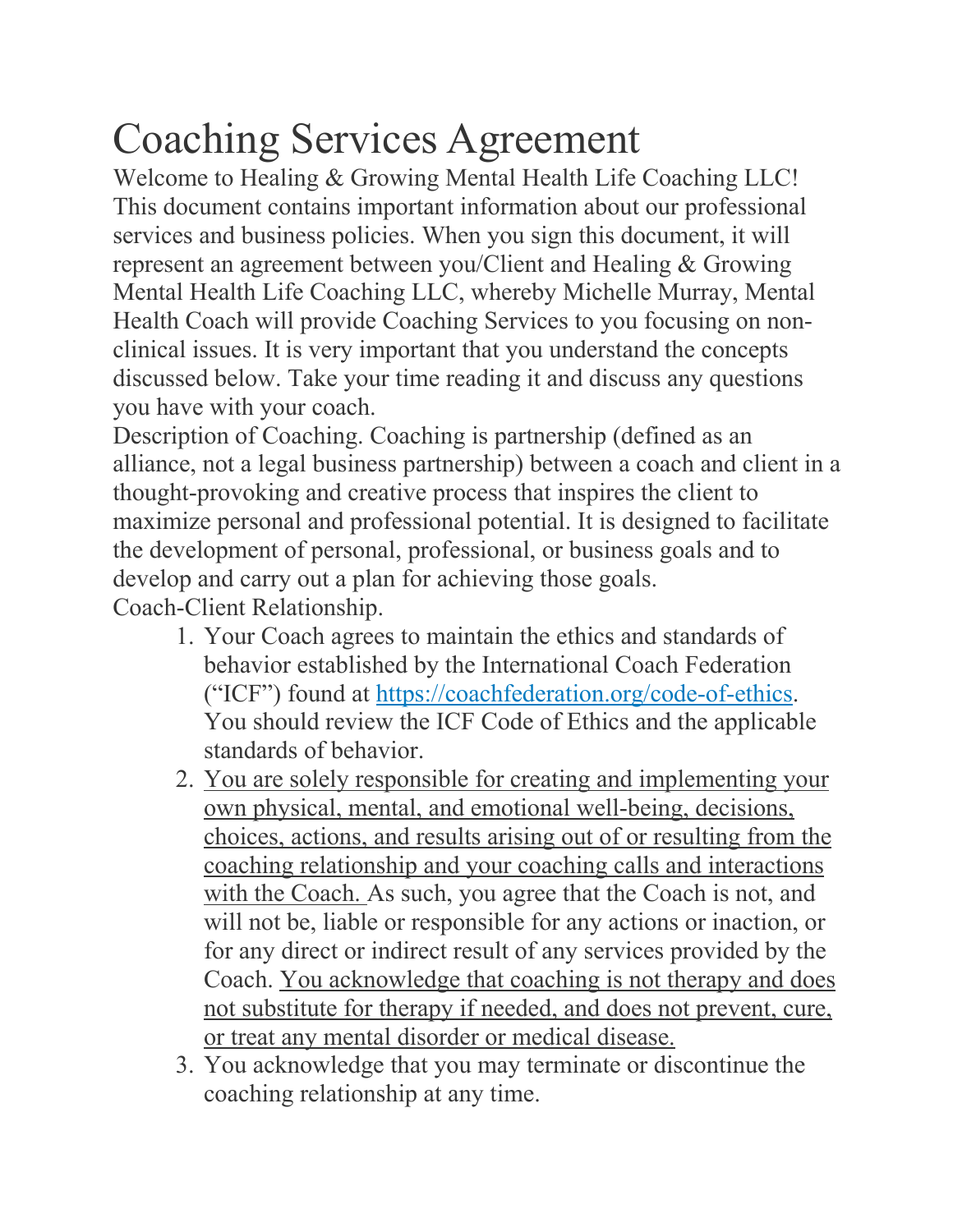- 4. You acknowledge that coaching is a comprehensive process that may involve different areas of your life, including how you are coping mentally, you work life, finances, wellness, relationships, and how you view yourself. You agree that deciding how to handle these issues, incorporate coaching principles into those areas and implementing choices is exclusively your responsibility.
- 5. You acknowledge that coaching does not involve the diagnosis or treatment of mental disorders as defined by the American Psychiatric Association and that coaching is not to be used as a substitute for counseling, psychotherapy, psychoanalysis, mental health care, substance abuse treatment, or other professional advice by legal, medical, or other qualified professionals and that it is your exclusive responsibility to seek such independent professional guidance as needed. If you are currently under the care of a mental health professional, it is recommended that you promptly inform the mental health care provider of the nature and extent of the coaching relationship agreed upon by you and your Coach.
- 6. You understand that to enhance the coaching relationship, you should communicate honestly, be open to feedback and assistance and to create the time and energy to participate fully in the program.

Services: The parties agree to engage in a Coaching Program through in-person, telephone, or video meetings.

Schedule and Fees: You agree to pay all fees associated with the Coaching Services. Insurance generally does not cover the cost of Coaching Services. You give Healing & Growing Mental Health Life Coaching LLC, permission to charge your credit/debit card on file for any outstanding fees.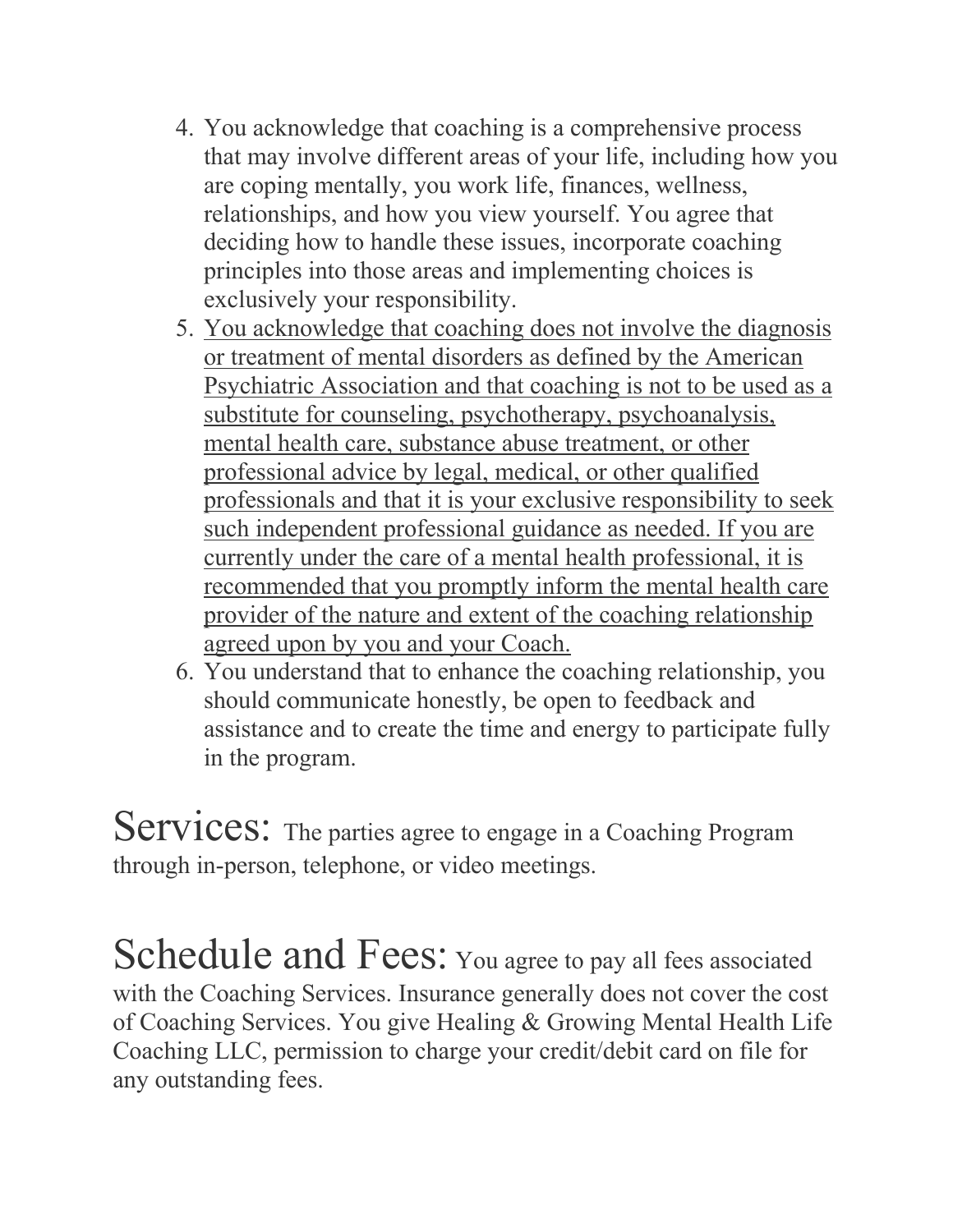Confidentiality: This coaching relationship, as well as all information (documented or verbal) that you share with your Coach as part of this relationship (collectively, "Confidential Information") is bound by the principles of confidentiality set forth in the ICF Code of Ethics. However, please be aware that the Coach-Client relationship is not considered a legally confidential relationship (like the medical and legal professions) and therefore communications are not subject to the protection of any legally recognized privilege. Your Coach agrees not to disclose any information pertaining to you without your written consent. Your Coach will not disclose your name as a reference without your consent. Confidential Information does not include information that: (a) was in Healing & Growing Mental Health Life Coaching LLC, possession prior to its being furnished by you; (b) is generally known to the public; (c) is obtained by Healing & Growing Mental Health Life Coaching LLC, from a third party, without breach of any obligation owed to you; (d) is independently developed by Healing & Growing Mental Health Life Coaching LLC, without use of or reference to your Confidential Information; (e) your Coach or Healing & Growing Mental Health Life Coaching LLC, is required by statute, lawfully issued subpoena, or by court order to disclose; (f) is disclosed to your Coach or Healing & Growing Mental Health Life Coaching LLC, and as a result of such disclosure Healing & Growing Mental Health Life Coaching LLC, reasonably believes there to be an imminent or likely risk of danger or harm to you or others; or (g) involves illegal activity. You should also be aware that telephone, email, and videoconference are not encrypted methods of communication, and some confidentiality risk exists with their use. You must raise any confidentiality questions or concerns with your Coach in a timely manner.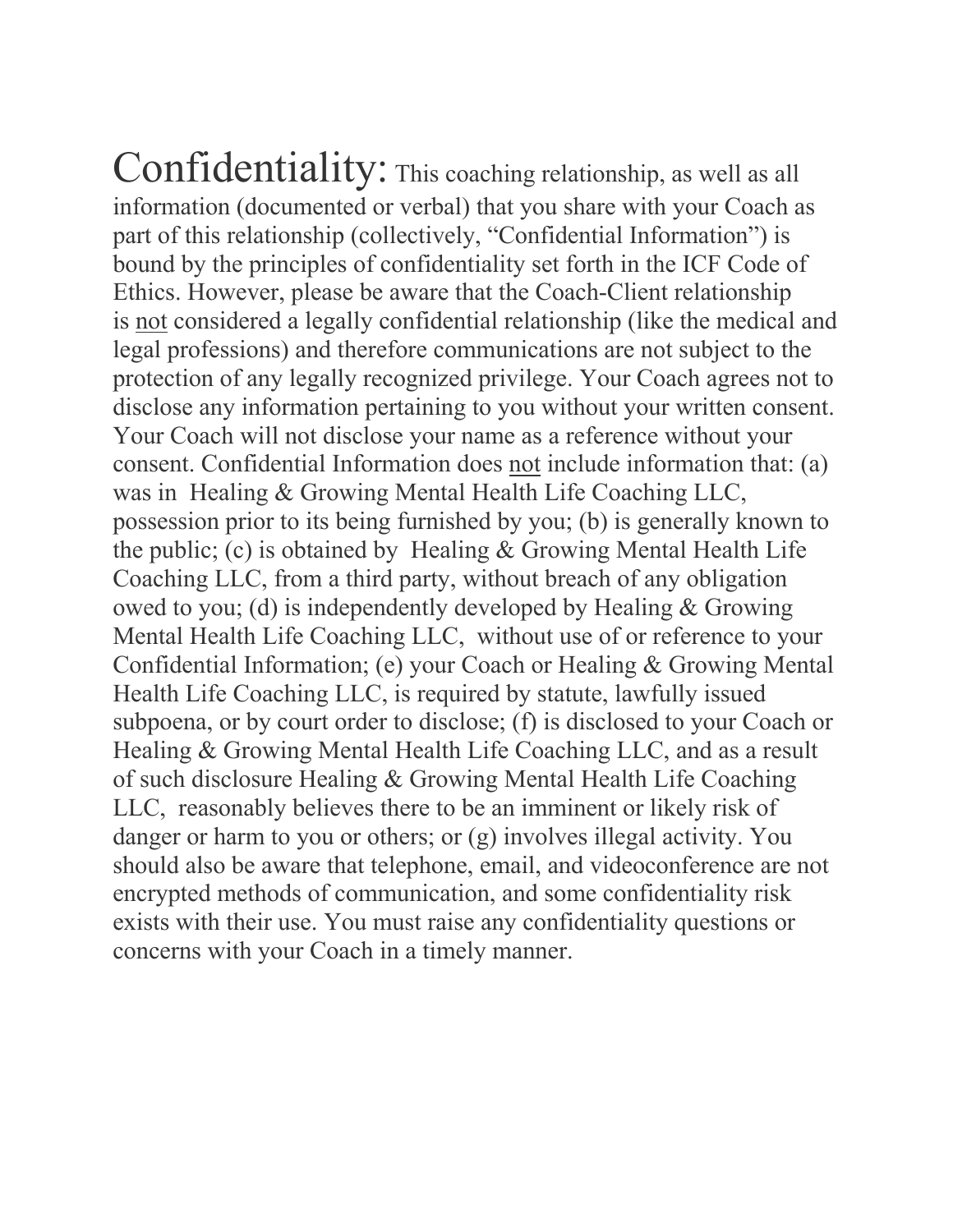## Electronic Communication & Online

Coaching: Telephone (including text), email, and videoconference are not encrypted methods of communication, and some confidentiality risk exists with their use. Our team communicates using these mediums. By signing this Consent and Services Agreement, you consent to your coach, following up with you by telephone, text or email for scheduling, billing, quality assurance, or other reasons. If you would prefer not to be contacted by email and/or text, you may opt out by contacting us at healingandgrowingmentalhealth $\omega$ gmail.com. While a growing base of research has shown that distance coaching services—through various electronic means—can be effective, such services are relatively new in comparison to traditional (in person) coaching, which has a much longer track record of positive outcomes. Distance coaching may not be appropriate for some clients.

Cancellation Policy: You agree that it is your responsibility to notify of your desire to cancel a session at least 23.5 hours in advance of the scheduled session. If you miss a session without canceling, or cancel with less than 23.5-hours' notice, our policy is to charge you \$25 Cancellation Fee. Unless it is an emergency, please be courteous and cancel when you are aware that you cannot attend a session,

Coaching Fees: Healing & Growing Mental Health Life Coaching Company LLC, has multiple packages. Each package will include different benefits and are at different prices. To become a monthly member, which permits you to communicate on our forum  $\&$ view all mental health & healing content, a monthly fee of \$17.00 will be charged. The monthly payment is separate from the coaching services.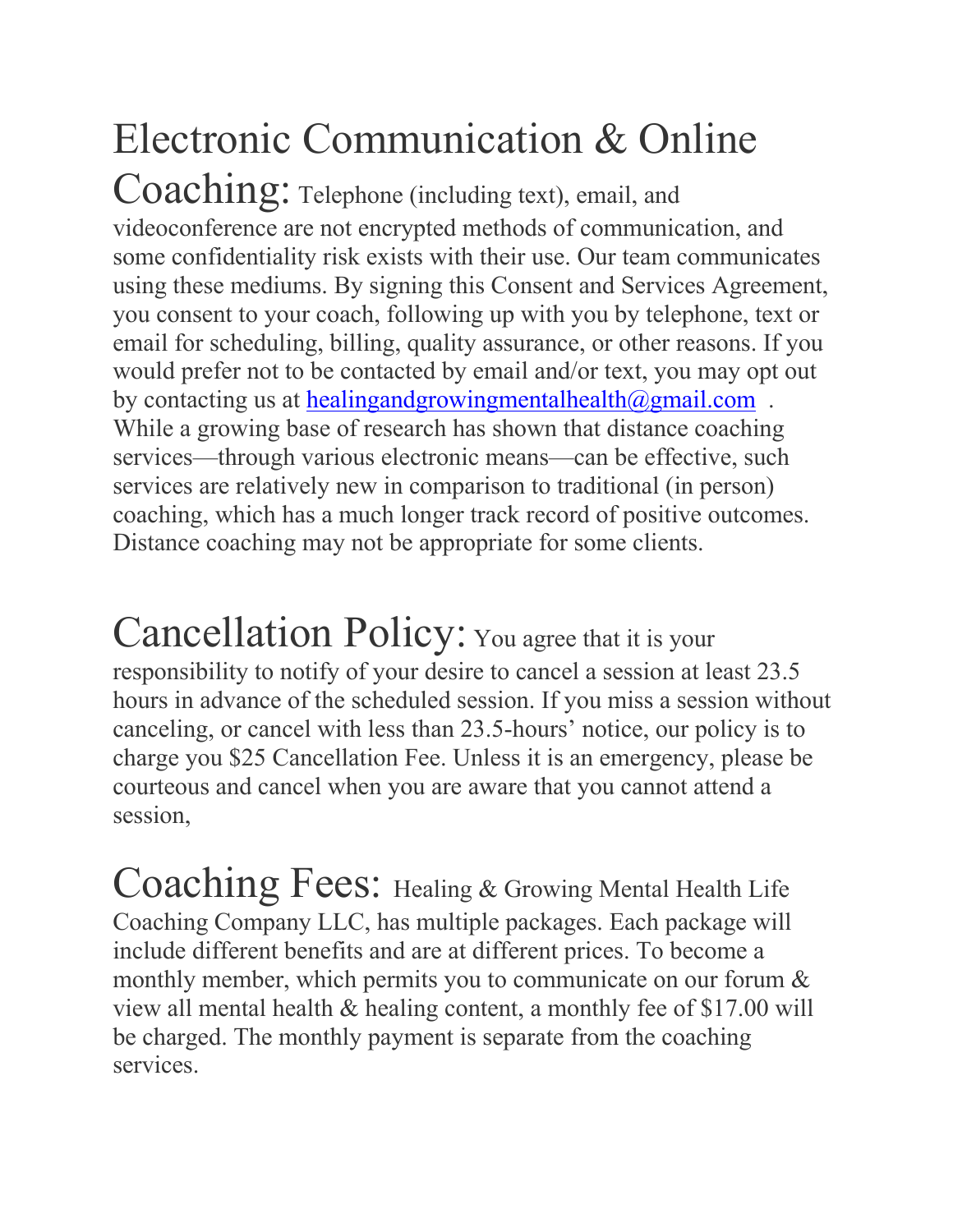## PACKAGES DETAILS: Three different packages

are available for purchase, and they go as follows: CAN WE TALK, READY TO HEAL, & the premium package I AM COMMITTED! (View full packages details on the website:

https://hgmentalhealthlifecoaching.com/welcome-to-healing-growingmental-health-life-coaching-company-llc/

*The "Can We Talk"*! You can purchase this feature at any time. "Can We Talk" is perfect if you have an overwhelming day, need a listening ear, or want some quick coaching advice.

The *"Ready to HEAL"* is a package with a one-time fee of \$180! It is available, and you can purchase it at any time. This package is excellent for starting your healing journey when you are not sure where you should start or what to do. We can discuss your concerns, goals, and needs, and then I will create a specialized plan for you to follow during the two weeks of coaching plan for you to follow during the two weeks of coaching

The *"I AM COMMITTED*" is a package with a one-time fee of \$480! The "I AM COMMITTED" package can be purchased anytime. "I AM COMMITTED" *is the premium package*! This package includes some great tools and guidance from your coach! Here is why this package is considered a premium package:

- Weekly Journaling prompts.
- Specialized healing & mental health action plan.
- Receive resources and tips to keep your focus.
- Personalized assessment.
- Tailored homework assignments.
- Mid-week check-ins via text or email
- Six-60 minutes Zoom/Phone sessions with the coach.
- Two-15 minutes sessions either by phone, zoom, or email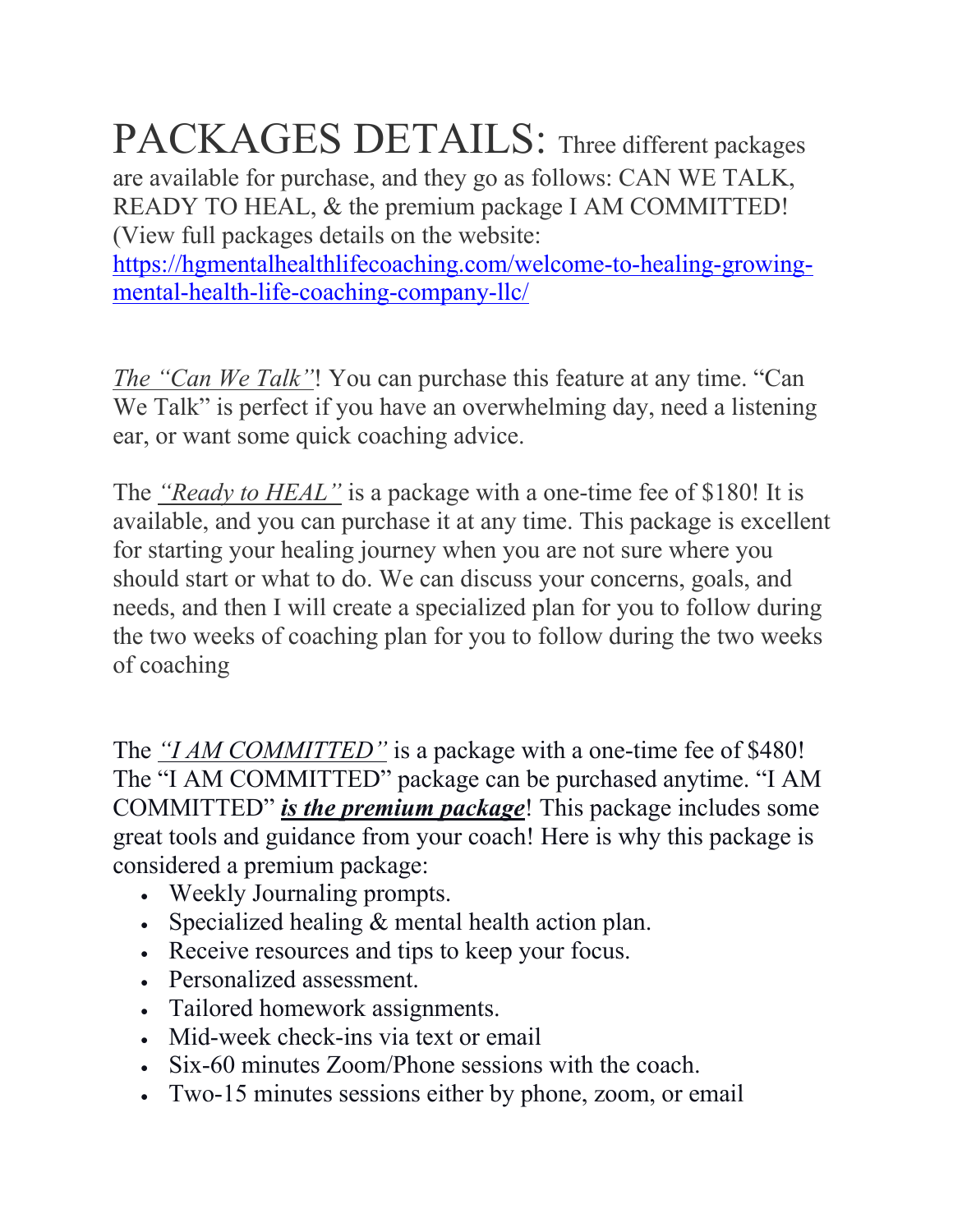• Email support throughout the process. You can email your coach with your questions, concerns, and goals.

## Free 1-Hour Consultation:

There is also a free 1-hour consultation available for all who are interested. Use the "contact me" tab on the website https://hgmentalhealthlifecoaching.com/ Coaching is set on day to day basis, two weeks & to 6 weeks in increments; before the end of each coaching, you can apply again to renew the coaching contract. If you wish to continue coaching, a "renewal email" should be sent to healingandgrowingmentalhealth $(\partial g$ mail.com, indicating your intent to renew. By signing, you acknowledge that you understand all packages, benefits, and fees discussed within this contract, and you have provided Healing & Growing Mental Health Life Coaching LLC, authorization to charge the appropriate fees to you. To change payment method or cancel your membership, provide written notice to

healingandgrowingmentalhealth@gmail.com.

Verbal notice to your Coach is not accepted to cancel your membership.

Termination: Either you or Healing & Growing Mental Health Life Coaching LLC, may terminate this Agreement at any time for any reason. You agree to compensate Healing & Growing Mental Health Life Coaching LLC, for all services rendered through and including the effective date of termination of the coaching relationship.

Limited Liability: Except as expressly provided in this Agreement, Healing & Growing Mental Health Life Coaching LLC, makes no guarantees, representations or warranties of any kind or nature, express or implied with respect to the coaching services negotiated, agreed upon and rendered. In no event will your Coach or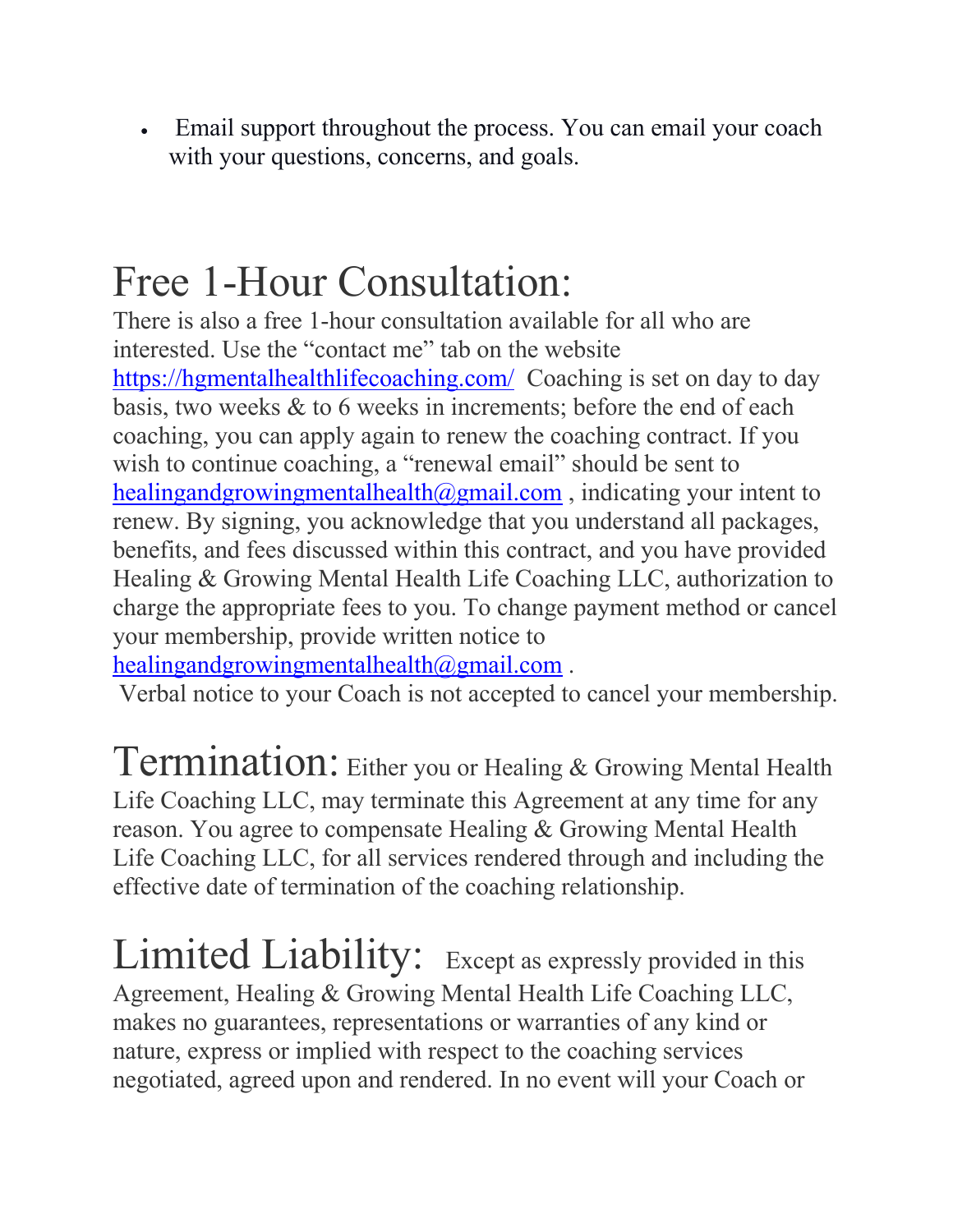Healing & Growing Mental Health Life Coaching LLC, be liable to you for any indirect, consequential or special damages. Notwithstanding any damages that you may incur, Healing & Growing Mental Health Life Coaching LLC, entire liability under this Agreement, and your exclusive remedy, will be limited to the amount actually paid by or on your behalf to Healing & Growing Mental Health Life Coaching LLC, under this Agreement for all coaching services rendered through and including the termination date.

Entire Agreement: This document reflects the entire agreement between you and Healing & Growing Mental Health Life Coaching LLC and reflects a complete understanding of the parties with respect to the subject matter. This Agreement supersedes all prior written and oral representations. The Agreement may not be amended, altered, or supplemented except in writing signed by both you and Healing & Growing Mental Health Life Coaching LLC,

Dispute Resolution: If a dispute arises out of this Agreement that cannot be resolved by mutual consent, you, and Healing & Growing Mental Health Life Coaching LLC, agree to attempt to mediate in good faith for up to (certain amount of time such as 30 days) after notice given. If the dispute is not so resolved, and in the event of legal action, the prevailing party shall be entitled to recover attorney's fees and court costs from the other party.

Severability. If any provision of this Agreement shall be held to be invalid or unenforceable for any reason, the remaining provisions shall continue to be valid and enforceable. If the Court finds that any provision of this Agreement is invalid or unenforceable, but that by limiting such provision it would become valid and enforceable, then